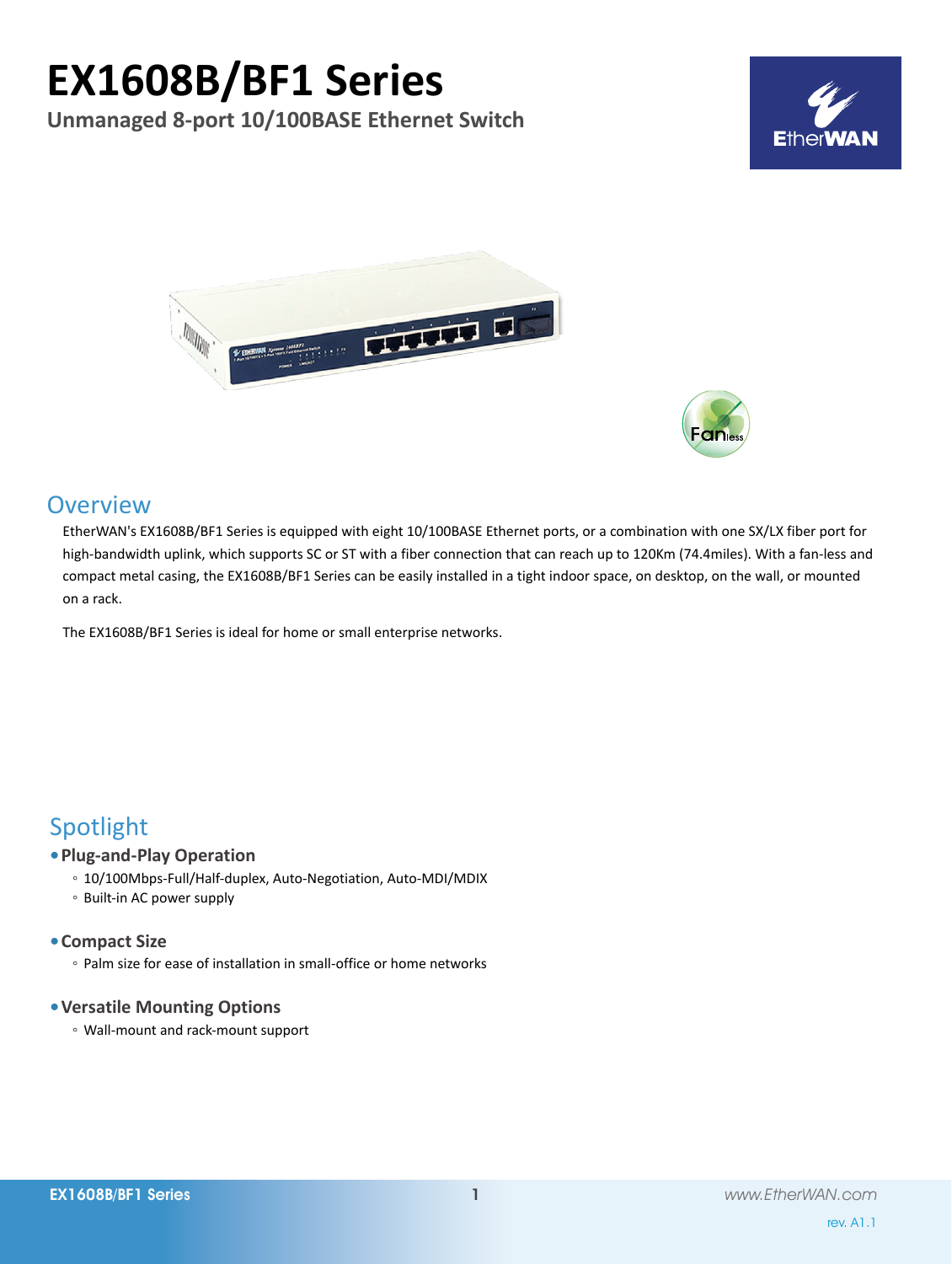# Hardware Specifications

# **Technology**

- **Standards**
- • IEEE802.3 10BASE-T
- • IEEE802.3u 100BASE-TX
- • IEEE802.3x Full duplex flow control
- **Forward and Filtering Rate**
- • 14,880pps for 10Mbps
- 148,810pps for 100Mbps

#### **Packet Buffer Memory**

• 1M bits

#### **Processing Type**

- Store-and-Forward
- Auto Negotiation
- • Half-duplex back-pressure and IEEE802.3x full-duplex
- flow control
- • Auto MDI/MDIX

#### **Address Table Size**

• 2048 MAC addresses

#### **Power**

#### **Input**

- • 100 240VAC, 50 60Hz Internal Universal PSU
- **Power Consumption**
- 3.22W Max.

#### **Mechanical**

- **Casing**
- • Metal Case

#### **Dimensions**

• 252mm (W) x 134.3mm (D) x 35mm (H) (9.92" (W) x 5.28" (D) x 1.38" (H))

# **Dimensions**



• 1.6Kg (3.52lbs.)

#### **Installation**

• Wall, Rack Mounting

# **Interface**

# **Ethernet Port**

- 10/100BASE-TX: 8 or 7 ports
- 100BASE-FX: 0 or 1 port

#### **LED Indicators**

- Per Unit: Power Status (Power)
- Per Port: Link/Activity, Speed, Fullduplex/Collision

#### **Environment**

#### **Operating Temperature**

• 0°C to 45°C (32°F to 113°F)

#### **Storage Temperature**

• -10°C to 70°C (14°F to 158°F)

#### **Ambient Relative Humidity**

• 5% to 95% (non-condensing)

### **Regulatory Approvals**

#### **ISO**

• Manufactured in an ISO9001 facility

#### **Emission Compliance**

**CE Mark Class A**

#### **FCC Part 15B ClassA**